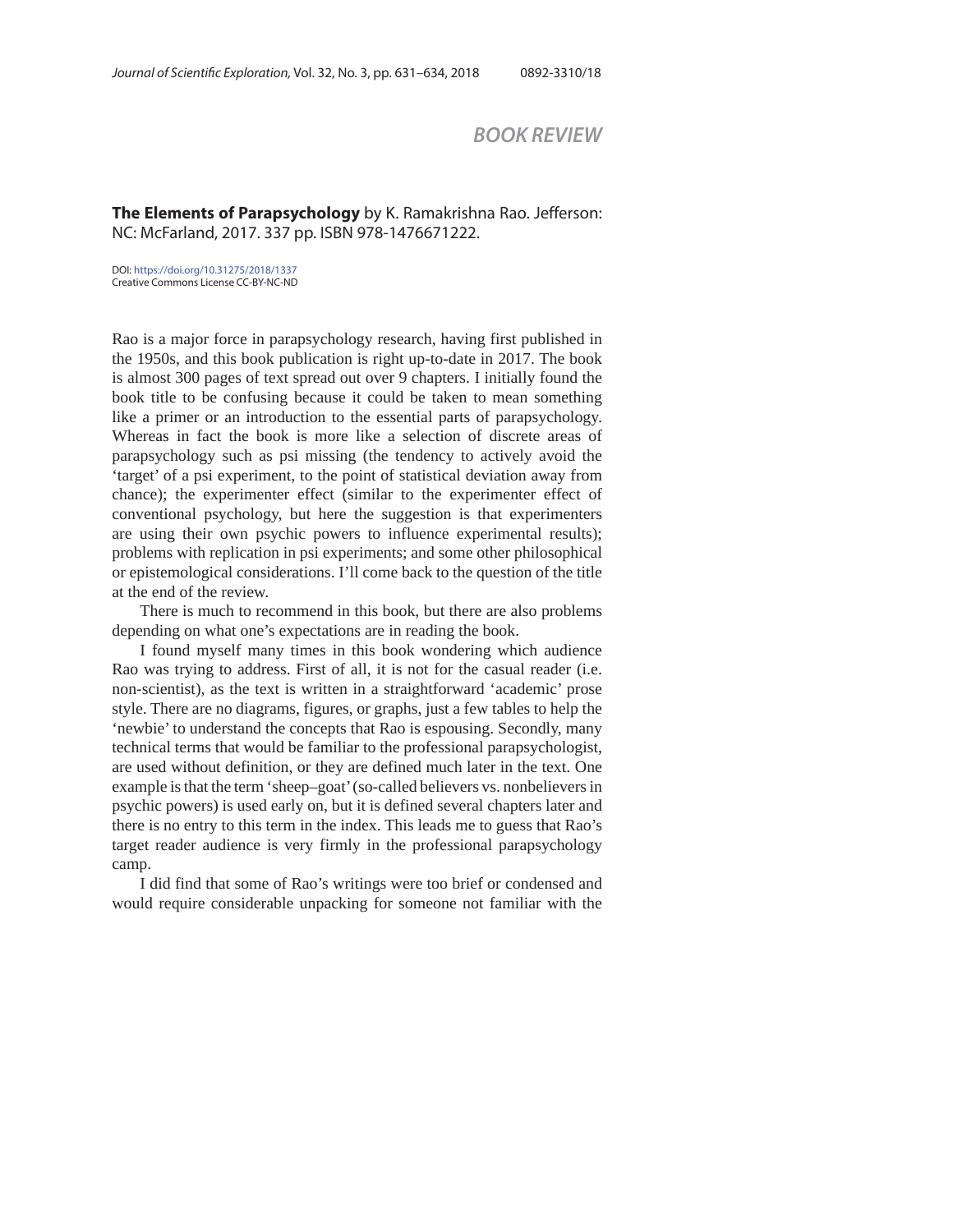research database to understand effectively. For example, in Chapter 4, on page 119 (Problems of Replication and Application), Rao writes:

In psi research, the decline of effect sizes is all too common, leading researchers to frequently change their strategies often resulting in reinventing the wheel.

For a variety of reasons I think this is an important sentence but then I know what the 'decline effect' is (I know that it's not quite the same as the 'decline of effect sizes' but it's clear that Rao is referring to the decline effect), and I think I have a vague idea of what Rao is saying when he states that researchers frequently change their [research] strategies, but without him spelling it out I am not too sure. I have to state I'm intrigued when he says that psi researchers are reinventing the wheel, but I am left grasping at straws to understand which wheels he is referring to. I looked for clues later in the book, and if they were there then I missed them. I am reasonably experienced in parapsychological research literature, so I can imagine that the non-parapsychologist reader would probably gloss over this and other points that Rao tends to write in a super-condensed format. The last four or so paragraphs of the same chapter deal with issues around replicability in the Ganzfeld and this is an area that I am more intimately aware of since I met and worked with the main architects of the Ganzfeld, but I would have to say that the reading was so condensed that I was not any the wiser after several attempts at reading it (of course that could just be that I am not as intelligent a reader as I think I am).

I will say that I found Rao's foundation in experimental research rooted very much in the pre-meta-analytic days of parapsychology with his reliance on the '*p*-value,' standing for meaningful significance (instead of this index actually standing for statistical significance). Rao knows about meta-analysis and cites the work done in key areas of parapsychology, but he still does not seem to focus on the 'effect sizes' as being the essential meaningful index of measurement in experimental psychology. In Chapter 6 'The Problem of Psi Missing,' Rao speaks at length about the differential effect (DE) which is the phenomenon that participants tend to score either toward the intention or away from the intention of the experiment because of either different experimental conditions within the experiment, or different types of tasks, or even different types of potential responses. So for instance participants might prefer to respond to ESP (extra-sensory perception) experiments that have positive words as targets, compared with negative words. DE is one of the areas that Rao's own research and publications have focused on. He explains how he and others compiled a review of all the available DE–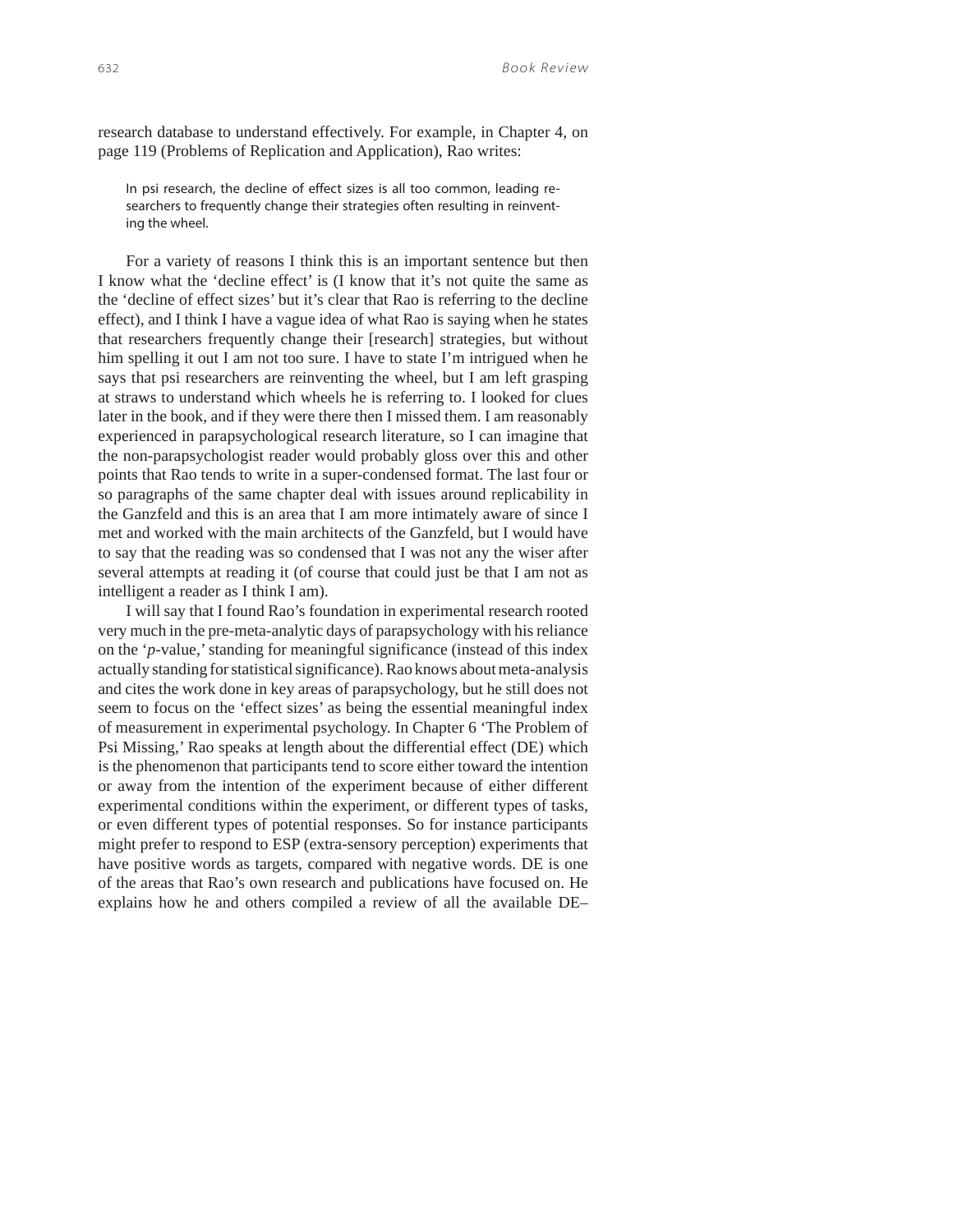ESP experiments and then provided tables to show what percentage of the reviewed experiments achieved statistical significance; so he evaluates the quantitative research literatures by counting a study that reached statistical significance as a datapoint regardless of effect size or number of participants. For instance, on page 182 he writes:

> There are 73 studies in the category of dual target conditions. The subjects in these tests attempted to guess two different sets of targets such as words in two languages. In 46 of them (63 percent) there is differential scoring, i.e., the scores are in the opposite direction for the two conditions, when you expect such a scoring in about



one half of them. The probability of 46 studies showing differential scoring in a total of 73 studies is <.05. In 20 of these 46 studies, the difference between the scores obtained under the two conditions is highly significant. The associated p-value with such an outcome is very, very small indeed.

A table is provided on the same page, and it is clear that Rao is evaluating his database in, by today's standard, an outdated way. This part of the text pretty much jumped out of the page and screamed 'do a meta-analysis'! After all, as the original review of the experimental literature was done by Rao and his associates, one would have thought that (perhaps with the help of others) his extensive knowledge of those studies would have enabled him to have a far keener insight into the meta-analytic results, than someone coming in 'cold' to the data.

Parapsychology suffers in my view, by being constrained with an Anglo–Eurocentric Weltanschauung. This is of course a charge that can still be made in psychology today, and the number of active researchers in parapsychology is several magnitudes of order fewer than in psychology. Rao does make mention of parapsychological observations, events, or research done in India and some other places outside of Europe and North America, and personally I thought/hoped that I would read a lot more about that given Rao's education and upbringing in India. For anyone not steeped in cross-cultural psychological research, these mentions require considerably more 'unpacking' than is given. I acknowledge that he has